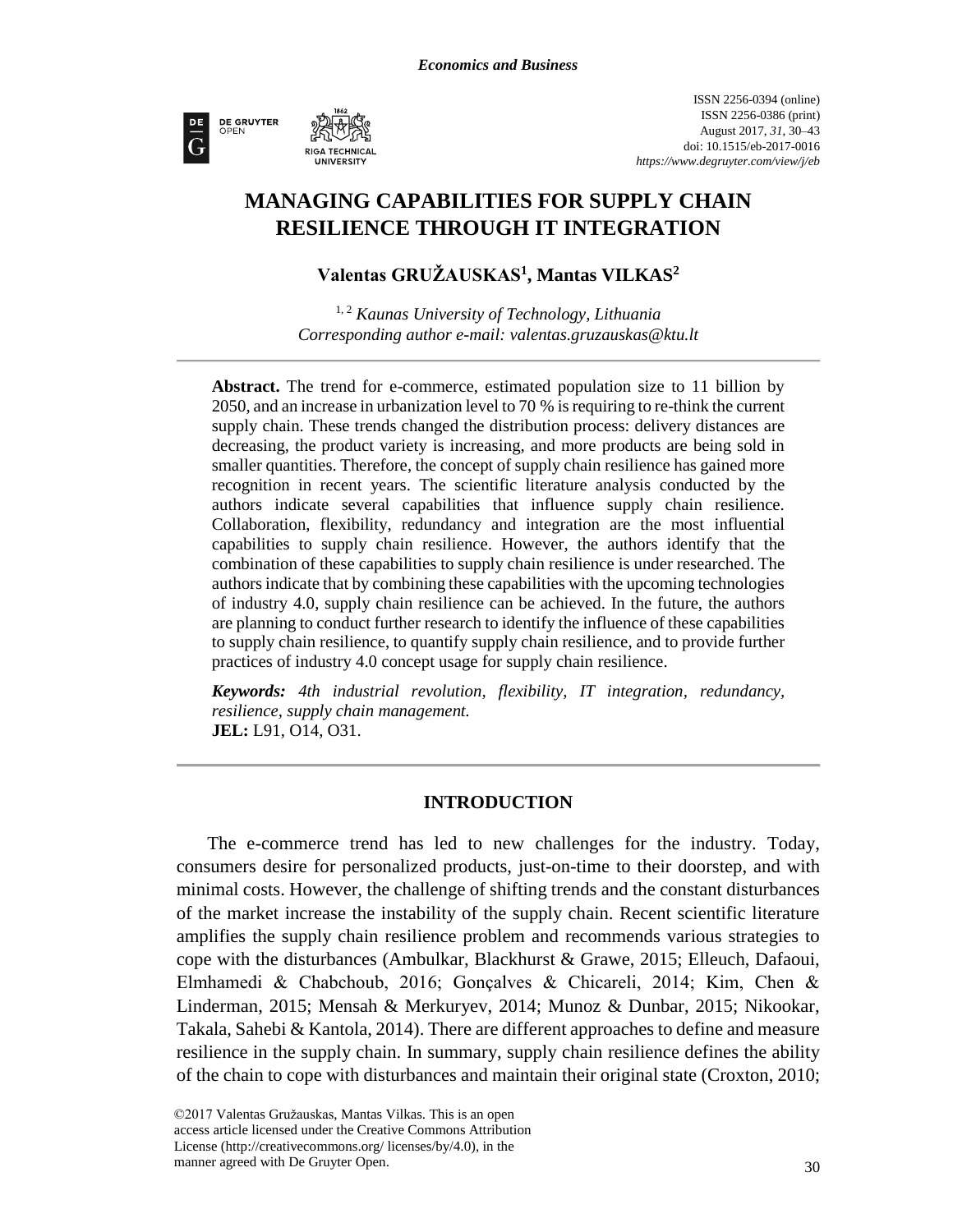Fiksel, 2007; Lengnick-Hall, Beck & Lengnick-Hall, 2011; Zobel & Cook, 2008). However, the resilience concept is still new and under researched. Moreover, due to the growing world's population, more people will live in urban regions, which will make the e-commerce supply chain even more complex (Food and Agriculture Organization, 2015). Constant traffic jams, weather conditions, IT malfunctions cause disturbances to the supply chain, which dramatically raises costs and increases the leadtime (Baylis *et al*., 2015). "The Last leg of the supply chain is least efficient, comprising up to 28 % of the total logistics cost" (Lau, 2014). Supply chain resilience can be achieved by different capabilities of the supply chain (Ambulkar *et al*., 2015; Gonçalves & Chicareli, 2014; Kim *et al*., 2015; Mensah & Merkuryev, 2014).

Supply chain resilience capabilities have been analysed in the aspect of resilience; however, the field is still under researched. Nikkokar *et al*. (2014) stated that there is a significant gap between experiences and the expectations of practices for supply chain resilience. Elluech *et al*. (2016) amplified the necessity to develop resilience practices for optimal allocation of resources. One of the practices amplified is collaboration, which positively effects resilience – however, from a redundancy approach and not flexibility. Ambulkar *et al*. (2015) indicate the necessity to have flexibility and agility to effectively manage the infrastructure of the collaboration. The empirical evidence of Croxton *et al*. (2013) revealed that low collaboration, lack of excess capacity, and minimal flexibility are the major causes of ineffective supply chain resilience. Park's (2011) empirical evidence identified that resilience and redundancy practices positively affect supply chain resilience. However, the influence of the combination of these practices on supply chain resilience should also be considered. To effectively manage flexibility and redundancy, integration capability should also be addressed. Wieland  $\&$ Wallenburg (2013) identified that communicative and cooperative relationships have a positive effect on resilience, while integration does not have a significant effect. Without the capability to utilize information effectively, the high collaboration level is ineffective, because the collaboration becomes too complex and loses flexibility. However, Liu *et al*. (2013) indicated that IT integration capabilities can improve redundancy; however, they do not necessarily improve flexibility.

In summary, there are two approaches to achieve resilience. On the one hand, resilience can be achieved by reorganizing current resources quickly, which is a flexibility-based approach (Ponis & Koronis, 2012). Another approach is to increase the commitment of the chain by finding more suppliers and increasing the inventory level, which is called redundancy or increasing the robustness of the chain (Leat & Revoredo-Giha, 2013). Research analyses different capabilities that can help achieve supply chain resilience.

One of the most amplified capabilities is collaboration (Zhao, Liu, Zhang & Huang, 2016; Bosona & Gebresenbet, 2011; Kim *et al*., 2015; Wang, Gunasekaran, Ngai & Papadopoulos, 2016). Collaboration is based on certain computability, commitment,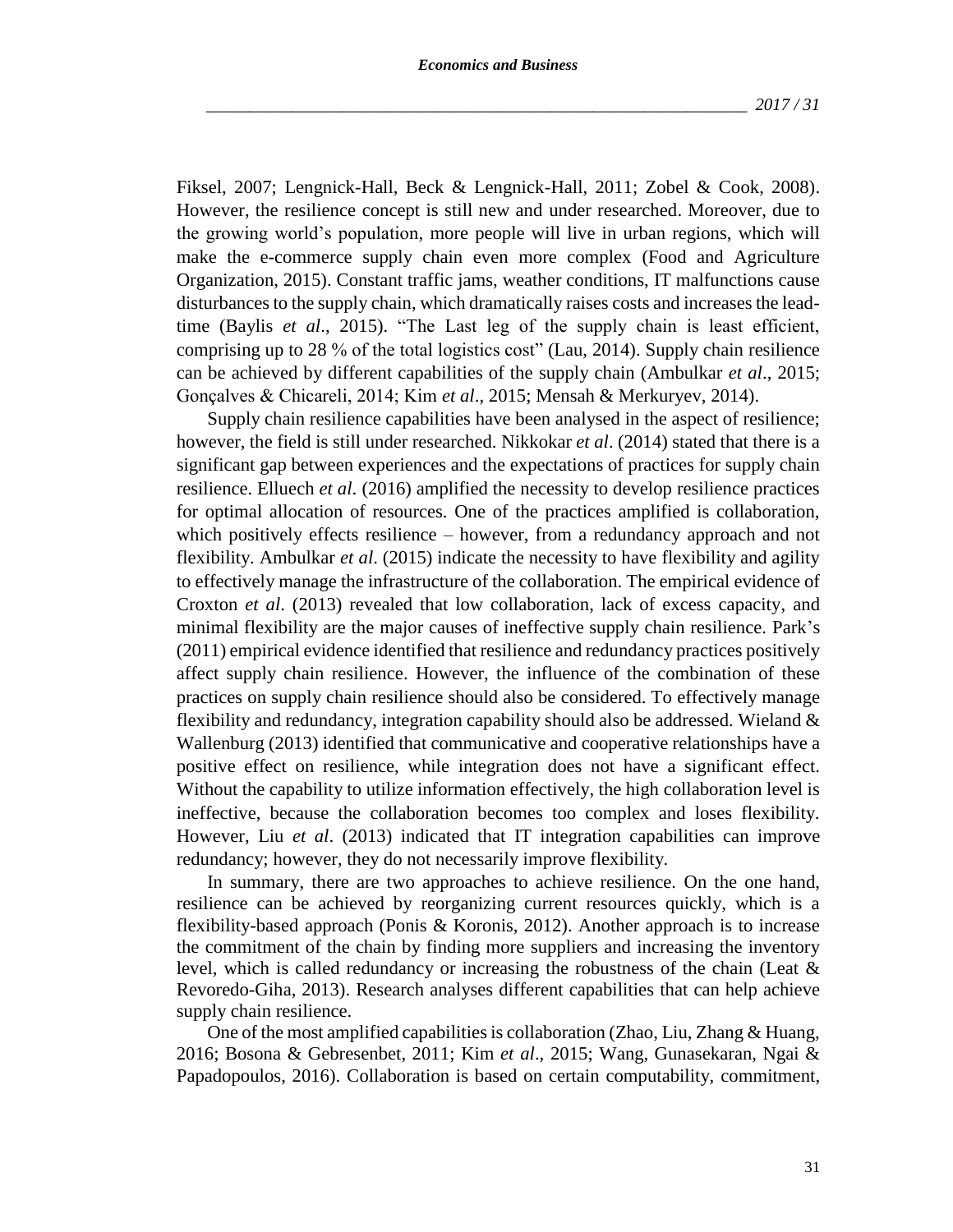and capabilities. The members of the chain must have certain characteristics, which would make the collaboration possible. These characteristics can be defined depending on the situation, e. g., geographical position, main industry, and so on. The commitment level of the collaboration members can provide different economical and competitiveness benefits. The collaboration can commit to share general information, share equipment, or make strategic plans with other collaboration members. The benefits and approaches to collaboration have been widely researched; however, the main research gap is that the most amplified resilience strategy is based on collaboration, which enables the supply chain members to share information and commitments and gain resilience. However, the strategy is based on unclear commitments and decreases the turnover rate of the working capital, because it recommends gaining flexibility by increasing redundancy (Zhao *et al*., 2016; Bosona & Gebresenbet, 2011; Kim *et al*., 2015; Wang *et al*., 2016). A large number of members in the collaboration process can provide better efficiency levels in terms of costs; however, it limits the ability of the collaboration to cope with disturbances by increasing the complexity and limiting the visibility.

The majority of the research amplifies the necessity to make trade-offs in supply chain management (Esfahbodi, Zhang & Watson, 2016; Morrison-Saunders & Pope, 2013; Beckmann, Hielscher & Pies, 2014; Seuring, 2013; Studies, 2012). However, only a few researches analyse how the combination of supply chain capabilities can influence resilience. Moreover, the development of innovative technologies is influencing the concept of supply chain capabilities. The major impact has been done by the development of industry 4.0 concept to the supply chain. This concept involves Internet of Things (IoT), which is responsible for information gathering, big data analytics (information processing), and autonomous vehicles (information utilization) (Swafford, Ghosh & Murthy, 2008; Chen, Cheng & Huang, 2013; Navickas & Gruzauskas, 2016; Zhao *et al*., 2016; Klötzer & Pflaum, 2015). Therefore, by identifying the main capabilities, which are responsible for supply chain resilience, and by limiting the trade-offs in the process by using innovative technologies, supply chain resilience can be achieved. Therefore, the goal of the paper is to analyse the essential capabilities, which can help achieve resilience, and to provide an IT-based approach to limit the trade-offs in the process. To accomplish this goal, a comprehensive literature analysis will be conducted and in the future, the proposed methodology will be validated by conducting an agent-based model of the supply chain. The following objectives will be addressed in this paper:

- 1. Analyse the concept of supply chain resilience and capabilities to achieve resilience;
- 2. Indicate the essential innovations of the 4th industrial revolution to supply chain;
- 3. Develop a strategy of how to use the innovative technologies to limit the tradeoffs in supply chain management.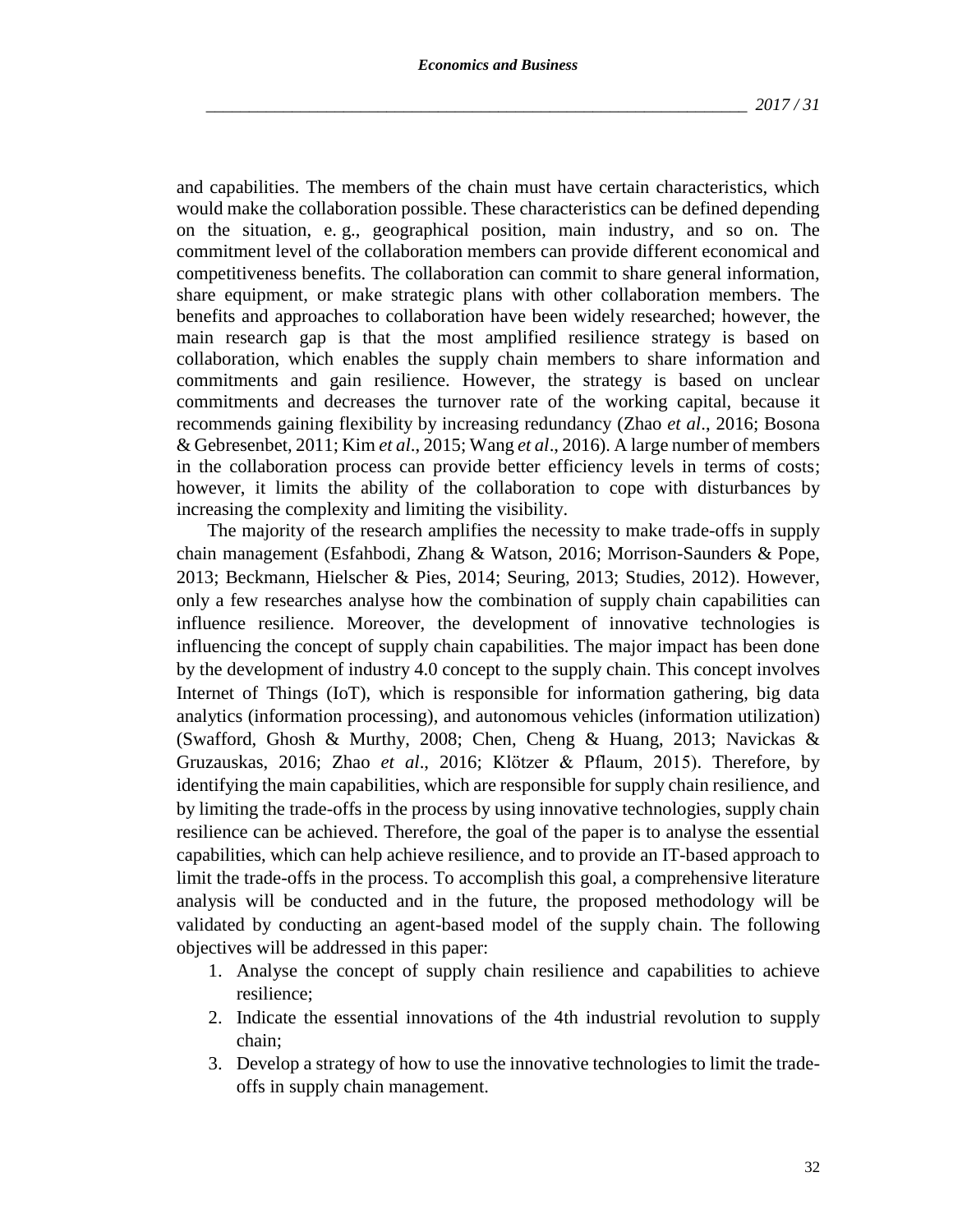## **1. SUPPLY CHAIN RESILIENCE CONCEPT AND CAPABILITIES**

Firstly, it is important to define what exactly supply chain resilience is before analysing the capabilities that can influence resilience in the chain. Resilience concept has been analysed not only in the context of supply chain but at a more general organization level. Fiksel (2007) describes resilience as the capacity of an enterprise to survive, adapt, and grow in the face of turbulent change. Lengnick-Hall *et al*. (2011) identify the firm ability to effectively absorb and develop situation-specific responses to ultimately engage in transformative activities to capitalize on distributive surprises that potentially threaten organization survival. Other researches identify the resilience concept in the supply chain context. Zobel & Cook (2008) amplify also the ability for a supply chain to reduce the probability of destruction by identifying upcoming risks: "Supply chain resilience is the ability of a supply chain system to reduce the probabilities of a disruption, to reduce the consequences of those disruptions once they occur, and to reduce the time to recover normal performance". Ponis & Koronis (2012) provide an even more widely adapted description of supply chain resilience: "The ability to proactively plan and design the Supply Chain network for anticipating unexpected disruptive (negative) events, respond adaptively to disruptions while maintaining control over structure and function and transcending to a post-event robust state of operations, if possible, more favourable than the one prior to the event, thus gaining competitive advantage". Researchers differently describe the supply chain resilience concept depending on the situation and the context. The analysis of the paper will focus on the resilience concept according to Zobel & Cook (2008) because it involves flexibility and redundancy approaches to resilience.

| <b>Topic</b>                                                 | Author                            |
|--------------------------------------------------------------|-----------------------------------|
| Analyses supply chain risk, vulnerabilities, and disruptions | Elleuch et al., 2016              |
| Defines supply chain resilience                              | Ponis & Koronis, 2012             |
|                                                              | Jüttner & Maklan, 2011            |
| IT approach to supply chain resilience                       | Klötzer & Pflaum, 2015            |
|                                                              | Zobel & Cook, 2008                |
| Defines macro or strategic view of resilience                | Demmer, Vickery & Calantone, 2011 |
|                                                              | Mensah & Merkuryev, 2014          |
| Analyses supply chain risk, vulnerabilities, and disruptions | Leat & Revoredo-Giha, 2013        |
| Analyses supply chain design relationship with resilience    | Kim <i>et al.</i> , 2015          |
| Analyses the impact of capabilities on supply chain          | Gonçalves & Chicareli, 2014       |
| resilience                                                   | Croxton, 2010                     |
|                                                              | Proper, $2011$                    |

**Table 1.** Literature Review and Conceptualization of Supply Chain Resilience

The context of supply chain resilience has been analysed from different perspectives; however, it is still under research with only a limited amount of publications. The bibliometric analysis of the Web of Science by using the key word "supply chain resilience" indicated a total of 388 publications, which in the period of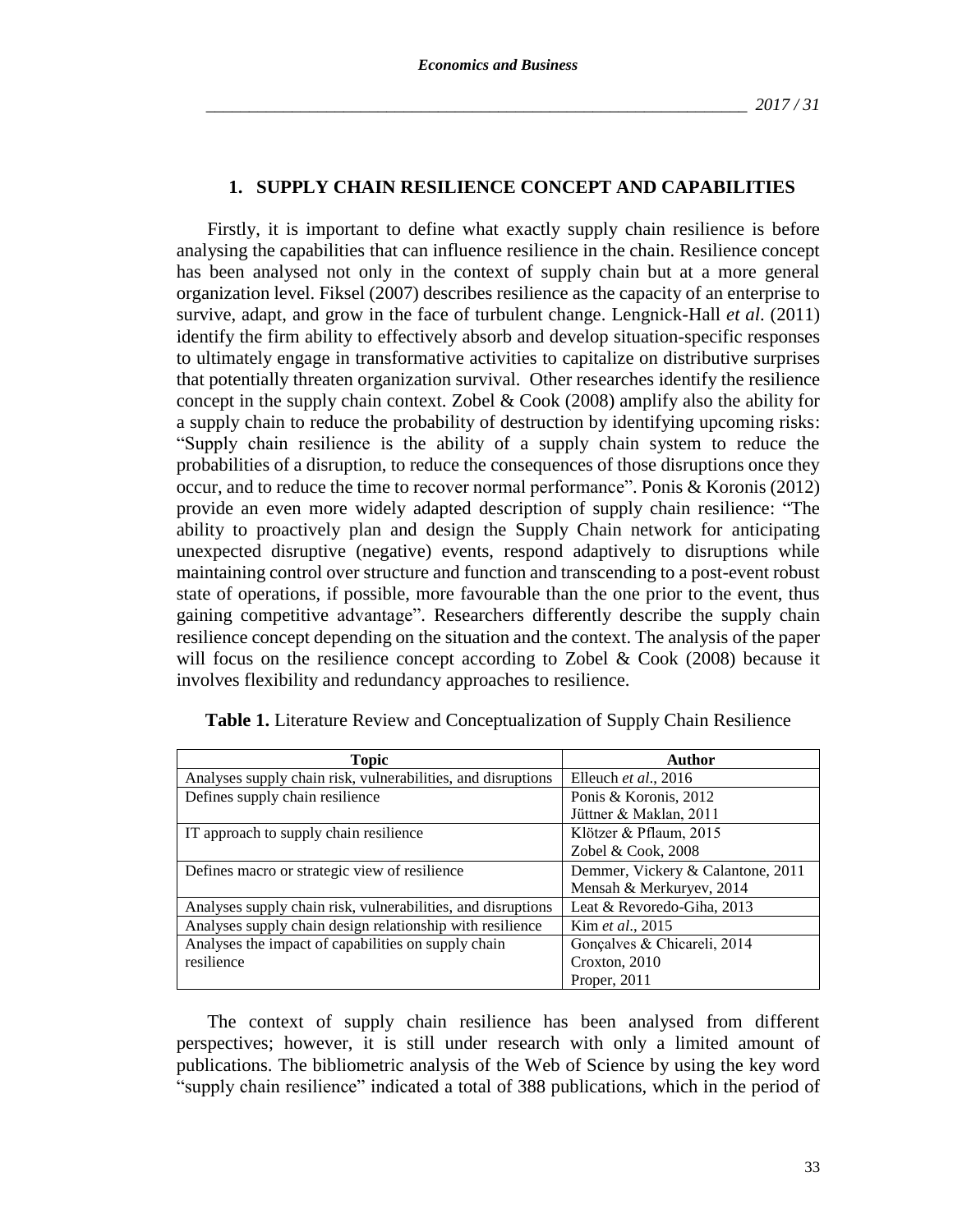2001–2008 consisted of only 16 publications related to supply chain content. From 2009, the publication quantity increased to 14 per year, and in 2016 – to 109 per year. The bibliometric analysis identifies that the concept of supply chain resilience is only gaining recognition and lacks theoretical and empirical evidence. Table 1 demonstrates the research done in the context of supply chain resilience, which covers different aspects of supply chain resilience. There are many researches which have analysed these aspects of the supply chain, therefore Table 1 indicates the most diverse of the research. Several authors have conducted a deep literature review related to resilience.

Elleuch *et al*. (2016) conducted a literature review based on resilience and vulnerability and identified that optimal allocation of resources needs to be more developed for selecting efficient resilient supply chain with the trade-offs between vulnerability reduction and resilience capacities enhancement, because there is lack of practices for supply chain resilience achievement. The research limit in the practice used for supply chain resilience has been analysed. Mensah & Merkuryev (2014) identified the main factors that are essential for supply chain resilience – decision making, strategy, and tactics (DMST) – and proposed practices to gain resilience: Lean production with JIT delivery and low inventory, Six sigma supply chain, Increasing SC flexibility, and Developing a strong corporate culture. Nikookar *et al*. (2014) indicated that there are significant gaps between experiences and expectations of the implementation performance of resilient practices. Therefore, there is a need to understand the approaches to supply chain resilience to provide better orientation to practices. Ponis & Koronis (2012) analysed the approaches to supply chain resilience and indicated that most grounded antecedents of supply chain resilience are agility, flexibility, velocity, visibility, availability, redundancy, mobilization of resources, collaboration, and supply chain structure knowledge. They proposed a framework consisting of flexibility, collaboration, and agility; however, they did not consider IT integration and visibility, which are essential capabilities of industry 4.0 concept. The proposed framework lacks empirical evidence; therefore, the validity of it is also questioned.

Christopher & Peck (2004) analysed the supply chain resilience concept and focused on the supply chain capabilities to deal with risk by promoting flexibility and agility; however, they did not consider redundancy and IT integration aspects of the supply chain. The collaboration benefits, commitments and compatibility issues are widely researched and provide theoretical and empirical evidence for the benefits of collaboration. Leat & Revoredo-Giha (2013) reduced supply chain vulnerability through horizontal collaboration amongst producers, and vertical collaboration with the processor and retailer. The collaboration generated greater security of the supply of an assured quality, improved communication with suppliers, and reduced demand risk as they could assure the consumers on quality, animal welfare, and product provenance; however, this particular research amplified more the supply chain design and redundancy concept and did not consider flexibility. Gonzalez-Feliu *et al*. (2013) used a simulation approach to promote the collaboration and indicated that it is necessary to develop decision support systems that involve all the decision makers concerned, by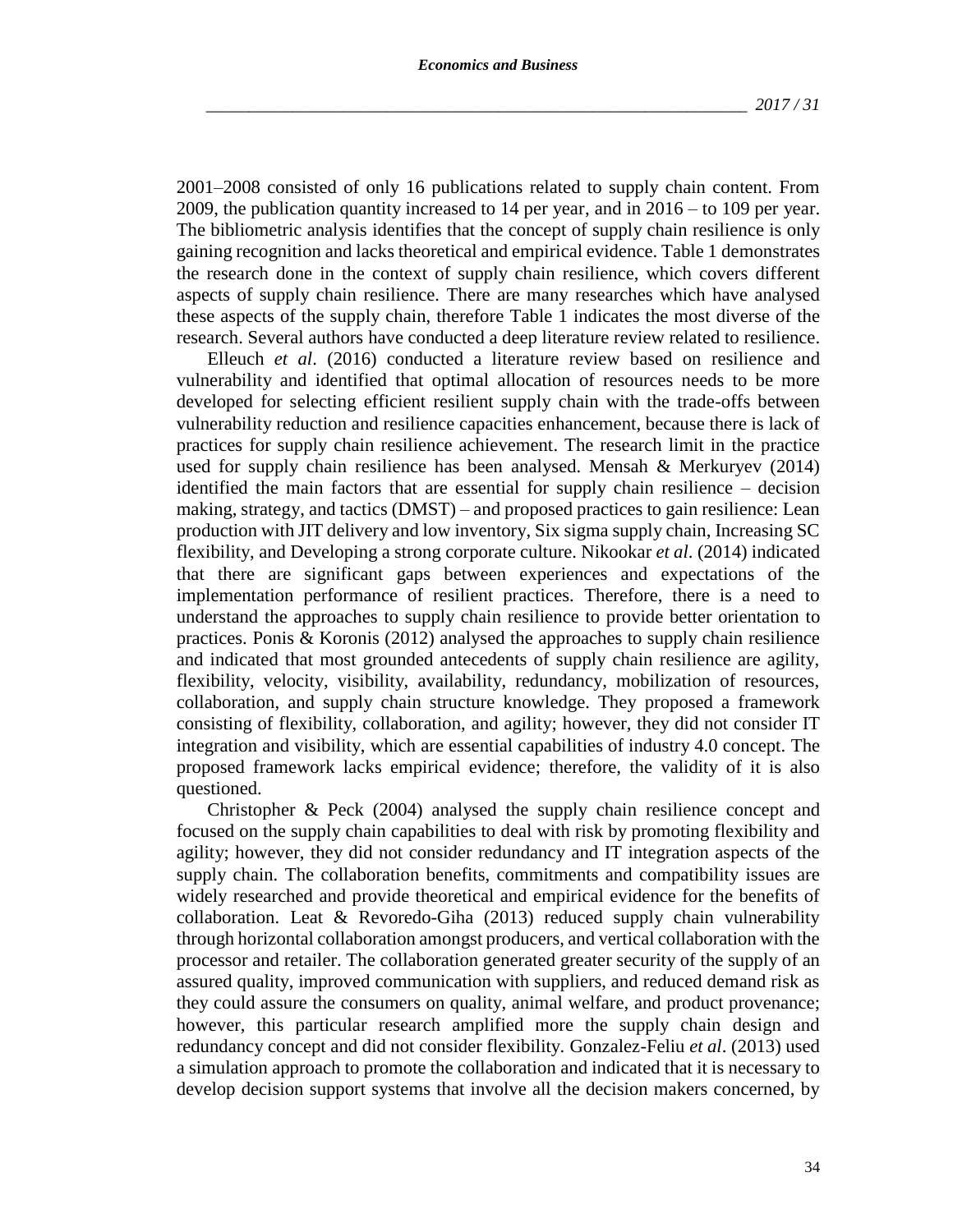preparing them to be predisposed to discussion and convergence through consensus. The decision support system for information gathering and processing is not enough, there is a need to optimize the capability of the utilization of the information, which would increase the resilience of the supply chain.

There are also other researches that amplified the collaboration benefits (Zhao *et al*., 2016; Bosona & Gebresenbet, 2011; Kim *et al*., 2015; Wang *et al*., 2016). The collaboration approach is based on a theoretical aspect of improvement of the efficiency of the chain, e. g., partial freight collection, information sharing, etc. However, from a practical point of view, the implementation of the collaboration frameworks is limited and lacks the research of how supply chain capabilities influence collaboration. The majority of research listed identifies how it is possible to achieve supply chain resilience by increasing the redundancy and commitments of the chain; however, Ambulkar *et al*. (2015) indicate that supply chain disruption orientation alone is not enough for a firm to develop resilience. Supply chain disruption-oriented firms require the ability to reconfigure resources or have a risk management resource infrastructure to develop resilience.

| <b>Topic</b>                                  | Author                                   |
|-----------------------------------------------|------------------------------------------|
| Measures supply chain resilience              | Soni, Jain & Kumar, 2014                 |
|                                               | Munoz & Dunbar, 2015                     |
|                                               | Mahdi, Vahid & Hamid, 2015               |
|                                               | Croxton, Pettit, Croxton & Fiksel, 2013  |
|                                               | Spiegler, Naim & Wikner, 2012            |
| Defines resilience practices                  | Nikookar et al., 2014                    |
|                                               | Pettit, Croxton & Fiksel, 2013           |
|                                               | Fakoor, Olfat, Feizi & Amiri, 2013       |
|                                               | Liu et al., 2013                         |
|                                               | Cabral, Grilo & Cruz-Machado, 2012       |
|                                               | Prajogo & Olhager, 2012                  |
|                                               | Park, 2011                               |
|                                               | Wu, Yeniyurt, Kim & Cavusgil, 2006       |
| Defines macro or strategic view of resilience | Childerhouse, Kang, Huo & Mathrani, 2016 |
|                                               | Ambulkar et al., 2015                    |
|                                               | Berle, Norstad & Asbjørnslett, 2013      |
|                                               | Wieland & Wallenburg, 2013               |
|                                               | Christopher & Peck, 2004                 |

**Table 2.** Empirical Evidence of Supply Chain Resilience

Table 2 shows empirical evidence related to the capabilities of supply chain. Park (2011) analysed the influence of flexible and redundant supply chain practices on supply chain resilience. He defined supply chain practices as flexible and redundant, which consisted of information sharing, security compliance, extent of collaboration, contingency planning, safety stock, and slack capacity. The empirical evidence mainly analysed how flexibility and redundancy practices influence the capabilities of supply chain resilience. The results indicated that both supply chain resilience practices are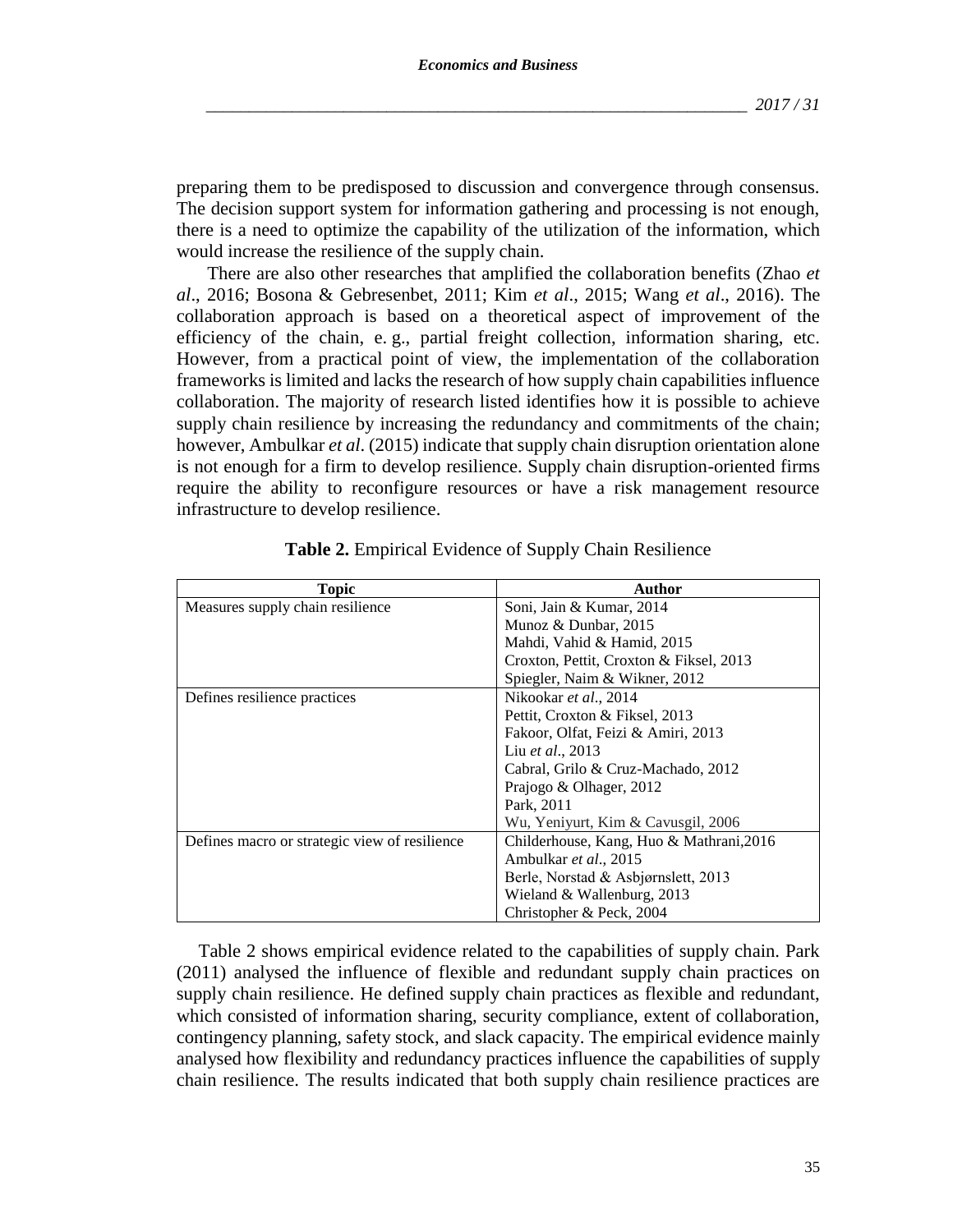positively associated with the capabilities of supply chain resilience. The more firms implement supply chain resilience practices, the more likely they are to formulate the capabilities of supply chain resilience. However, this research did not consider the combination of flexibility and redundancy practices influence on supply chain resilience. Croxton *et al*. (2013) analysed supply chain resilience relationship with supply chain performance. The research developed a measurement tool titled the "Supply Chain Resilience Assessment and Management" (SCRAM). Data gathered from seven global manufacturing and service firms was used to validate SCRAM, using qualitative methodology with 1,369 empirical items from focus groups reviewing 14 recent disruptions. Their empirical evidence concluded that firms in this study reported capability strengths in the areas of Market Position, Recovery, and Financial Strength. However, consistent reports of low Collaboration, lack of excess Capacity, and minimal Flexibility raised serious concerns (Croxton *et al*., 2013). This research provides evidence that the collaboration, redundancy and flexibility capabilities must be addressed in a more specific way in order to better utilize them for supply chain resilience. Wieland & Wallenburg (2013) analysed the influence of relational competencies on supply chain resilience. They identified that communicative and cooperative relationships have a positive effect on resilience, while integration does not have a significant effect. Integration in this research referred to the process of combining efforts "to integrate supplier and customer information and inputs into internal planning". Without the capability to utilize information effectively, the high collaboration level is ineffective, because the collaboration becomes too complex and loses flexibility.

Hefu *et al*. (2013) analysed the influence of flexible IT infrastructure and IT assimilation capabilities on the firm's performance through absorptive and agility capabilities. The results strongly support that a firm's IT capabilities can help the firm improve its absorptive capacity. However, the results of this study do not support the hypothesis on the association of IT capabilities and supply chain agility. This empirical evidence indicates that IT capabilities influence the robustness of the supply chain or redundancy; however, they do not provide agility, which is a component of flexibility. The influence of IT capabilities on agility was limited, because the research did not consider the information utilization possibilities, which are possible with CPS or selfdriven vehicles.

Fang *et al*. (2006) analyzed how information technology improves the supply chain process. The evidence suggested that the investment in IT does not guarantee enhanced organizational performance. This study proposes that IT-enabled supply chain capabilities are firm-specific and hard-to-copy across organizations. Prajogo & Olhager (2012) investigated the integrations of both information and material flows between supply chain partners and their effect on operational performance. They found that logistics integration has a significant effect on operations performance. Information technology capabilities and information sharing both have significant effects on logistics integration. However, they did not consider collaboration and resilience aspects. Wang *et al*. (2016) analyzed the interpersonal relationship to supply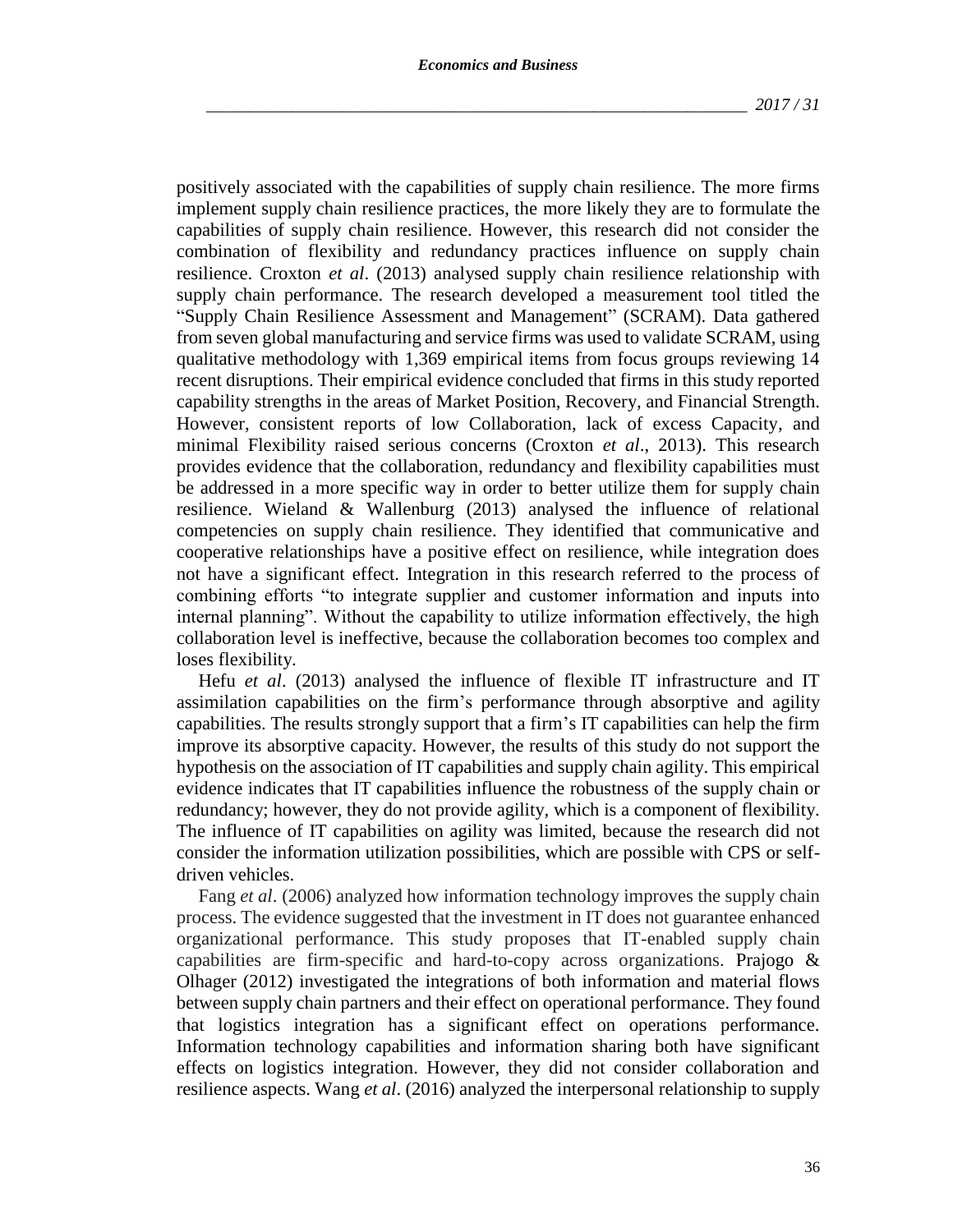chain integration through interorganizational cooperation. The literature analysis indicated that interpersonal relationship including personal affection, communication, and credibility have a positive influence on supply chain integration, and these links are mediated by interorganizational relationships including trust, commitment, and power. However, this research did not provide empirical evidence and did not consider supply chain resilience.



**Fig. 1.** Capabilities for achieving supply chain resilience.

Goncalves & Chicareli (2014) identified capabilities that make the largest contribution to resilience flexibility (supplier, product, process, transportation), collaboration (information sharing, joined decision making, working together), structure of chain (physical, information), and agility (visibility, velocity). Goncalves and Chiricareli amplifies that empirical studies about most suitable management capabilities before, during a after a distribution in the supply chain is needed. Figure 1 lists the main capabilities of the supply chain, which are categorized based on approaches to supply chain resilience. These capabilities cover the approaches to supply chain resilience covered before. The main capabilities that are necessary for integration of industry 4.0 concept are collaboration, flexibility, redundancy, and integration.

The collaboration benefits have a theoretical and empirical background; however, there is a lack of practical implementation and management aspect of the capability. Flexibility is the ability of the chain to cope with disturbances much faster and return to its original state, which benefits have been proved. The redundancy capability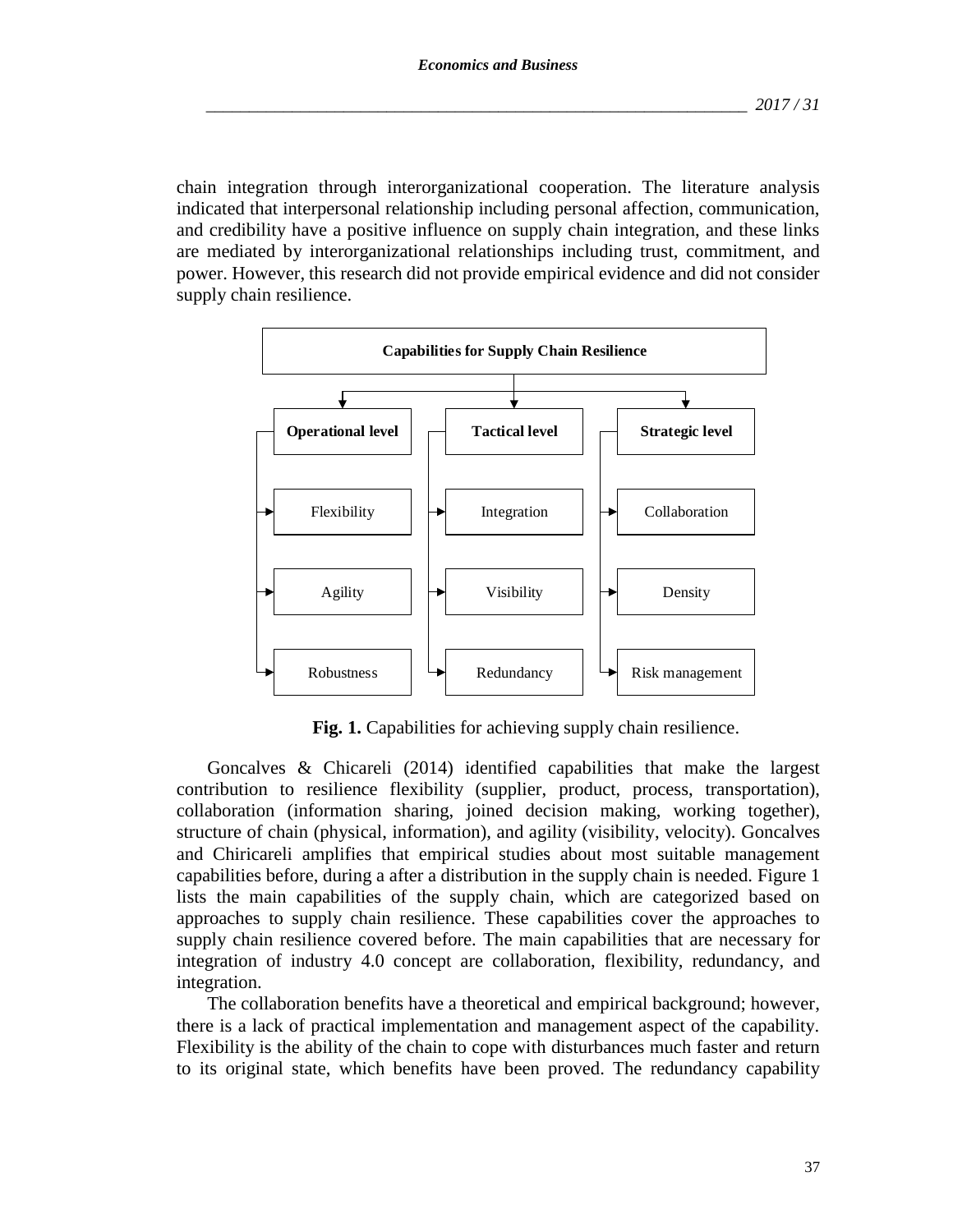mainly focuses on increasing supplier number or inventory, which created robustness for supply chain and increases the costs. Lastly, the integration capability should be addressed to provide a supply chain resilience approach through the industry 4.0 concept.

# **2. MANAGING SUPPLY CHAIN RESILIENCE BY USING INDUSTRY 4.0 CONCEPT**

The development of industry 4.0 concept is important to supply chain resilience due to several reasons. Firstly, the world's population is expected to reach nine billion by 2050 (Parfitt, Barthel & Macnaughton, 2010). Secondarily, the urbanization will continue at an accelerated pace, and about 70 percent of the world's population will be urban (compared to 49 percent today) (Food and Agriculture Organization, 2015). The third reason is because of the trend for e-commerce has required the enterprises to distribute high variety and low quantity products quickly and cheaply. And, lastly, the urban logistics costs consist of 28 % from the total logistic costs, which is the least efficient part of the supply chain (Lau, 2014). All these trends suggest that the supply chain should be more focused on urban logistics; however, the urban logistics is a complex distribution method, which involves multiple disturbances that consist of weather conditions, traffic jams, IT malfunctions, etc. To cope with these disturbances and maintain low costs, a fast responsive supply chain should be developed. Therefore, the capabilities of redundancy, flexibility, collaboration, and integration should be addressed in a more detailed way.



**Fig. 2.** Capabilities integration with industry 4.0 concept for supply chain resilience.

Figure 2 indicates the approach of these capabilities to supply chain resilience. There are certain commitments and computability issues that should be solved in the chain. The combination of these compatibilities in the chain requires a certain type and activities of organization to conduct a collaborative supply chain. Moreover, the commitments should be discussed among the members to make an efficient collaboration. Flexibility is based on the visibility of the supply chain and speed to cope with disturbances and return to its original state, while redundancy focuses on the anticipation and preparedness of upcoming disturbances. However, too much preparedness (e. g., inventory level) can cause the supply chain to be inefficient.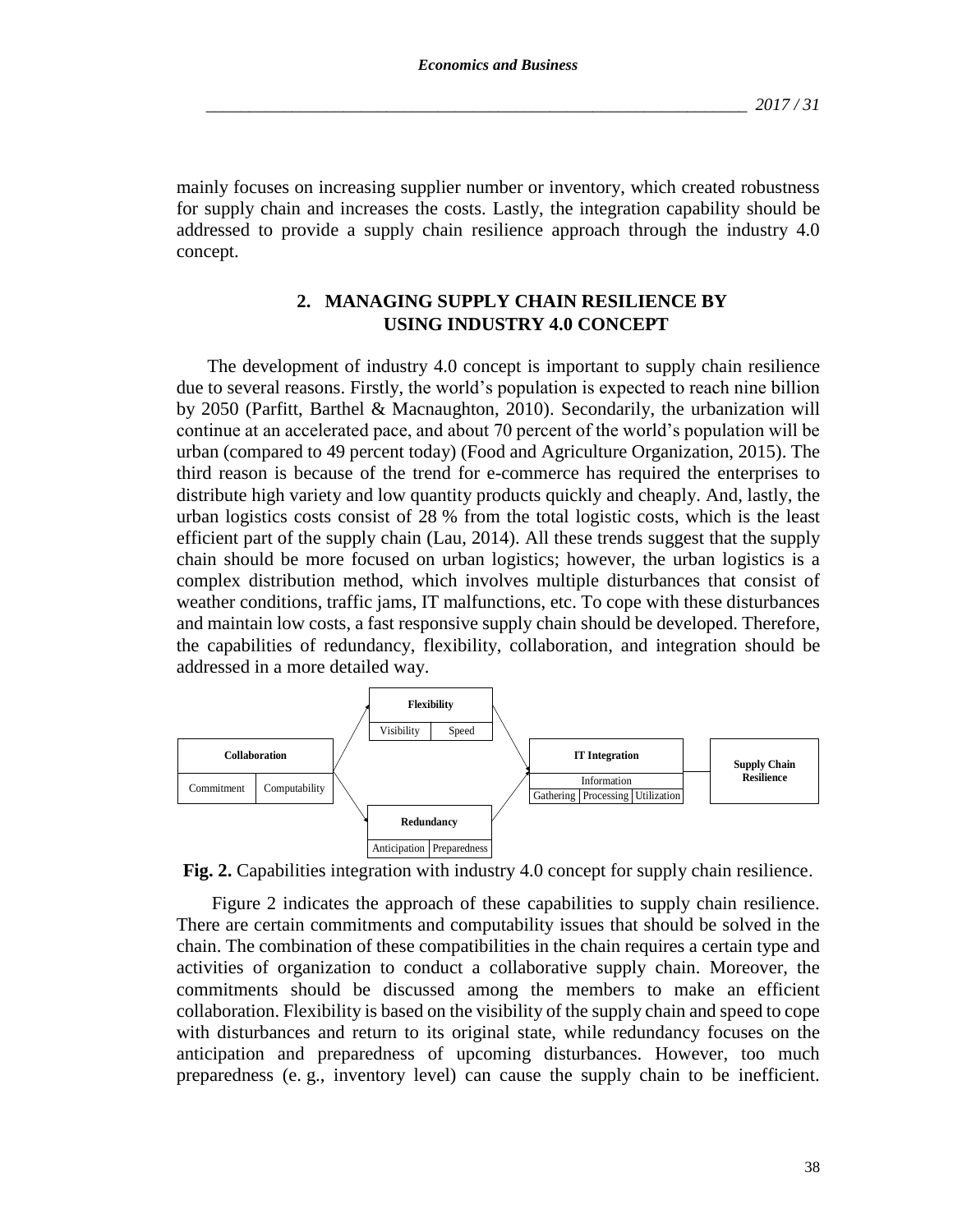Therefore, there should be an optimal relationship between these capabilities. Lastly, to provide real-time and fast response time to disturbance, IT integration must be implemented in the whole capabilities management process. This chapter will focus more on the IT integration capability by focusing on industry 4.0 concept.

Swafford *et al*. (2008) indicated that IT integration enables a firm to tap its supply chain flexibility, which in turn results in higher supply chain agility and ultimately higher competitive business performance. Since 2008, the IT integration concept has changed due to new innovative technologies development, which involves the industry 4.0 concept. Moreover, this particular reach did not consider resilience. Therefore, more research should be done in analysing the IT ingestion influence to supply chain resilience.

The industry 4.0 concept consists of several aspects. Firstly, it involves the Internet of Things concept, which identifies how information is gathered from the supply chain, which in its turn enables visibility. Chen *et al.* (2013) apply lean production and radio frequency identification (RFID) technologies to improve the efficiency and effectiveness of supply chain management. Experiments showed that the total operation time can be saved by 81 % from the current stage to future stage with the integration of RFID and lean. However, information gathering is not enough to utilize the potential of the technology. Virtualization enables supply chain actors to monitor, control, plan, and optimize the business processes remotely and in real- time through the Internet, based on virtual objects instead of on-site observation (Verdouw, Wolfert, Beulens & Rialland, 2015).

Furthermore, analytic approaches should be used to provide insights from the gathered information. Navickas & Gruzauskas (2016) conducted a literature analysis on big data used for supply chain management. They indicated that big data analytics can provide competitiveness advantage to the supply chain. However, this research lacked empirical evidence and concrete practices, which would enable big data usage for supply chain. A more recent research by Zhao *et al*. (2016) indicated that there are very few studies regarding the integration of big data science and supply chain management. The IoT and big data concepts cover only part of the industry 4.0 concept. Recently, research has increased in the usage of cyber-physical systems for supply chain management. The emerging technology of Cyber-Physical Systems (CPS) promises new problem solutions in manufacturing, logistics, and SCM (Klötzer & Pflaum, 2015). In the past, this concept focused only on production; however, new technologies require rethinking of the current supply chain.

The main idea of the CPS is that information can be utilized in a more efficient way, which would enable the supply chain to make real-time decisions. This can be accomplished by using autonomous vehicles, which would reorganize themselves based on the disturbances of the supply chain. The concept of autonomous vehicles has gained more recognition in recent years. One of the largest distribution companies indicated that autonomous vehicles can provide higher efficiency: "Traffic can flow faster and congestion can be reduced with autonomous driving. Using vehicle-tovehicle communication, autonomous systems can set high speeds and intelligently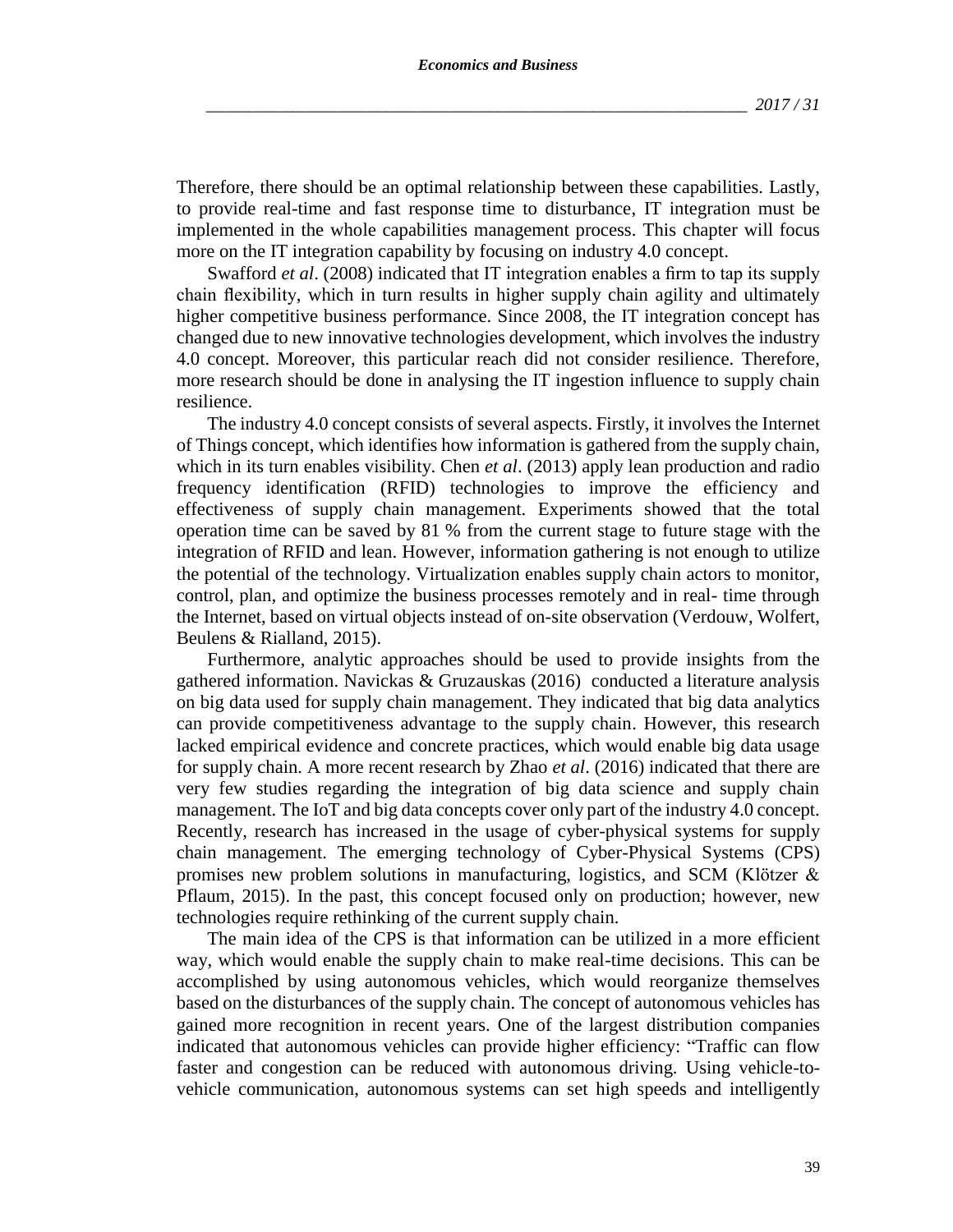avoid busy routes. In addition, the all-too-familiar time limitations placed on freight trucks will be removed; they will be able to travel 24/7 without requiring driver rest time and – compared with today's driving – could achieve overall cost reductions in the region of 40 % per kilometre" (DHL Trend Research, 2014). However, the usage of innovative technologies in the system of supply chain management causes the initial capital to raise dramatically. Therefore, the relationship between flexibility and redundancy must be addressed to find the optimal combination of required capital investments and the ability of the systems to reorganize effectively.

### **CONCLUSION**

The extensive literature analysis indicated the lack of the understanding of the influence of combined capabilities on supply chain resilience. The influence of supply chain capabilities on resilience lacks theoretical grounding, empirical evidence, and practical implementation possibilities. Moreover, to identify the relationship between redundancies and flexibility to resilience, specific indexes should be created to measure the possible usage of these capabilities in supply chain management. Research has been done in the quantification of supply chain resilience; however, the model must address multiple criteria, and still a well-recognized index is not established (Munoz & Dunbar, 2015).

The literature analysis approach to supply chain resilience concept, capabilities, and industry 4.0 indicated several future research areas which should be addressed: combination of different capabilities influence on supply chain resilience, supply chain resilience quantification, and empirical evidence which would identify the potential of cyber-physical systems usage in the supply chain.

In the future, the authors of the paper will make an agent-based model of the supply chain. The idea of the agent-based model is to define agents such as farmers, processing plants, warehouses, consumers, and pick-up points; then the relationship between the agents will be defined. This relationship will represent daily operations and decision such as route scheduling and demand forecasting. Daily operations will depend on IT integration level in the organizations. Two scenarios will be chosen, which will represent the usage of low innovative technologies and high innovative technologies. Moreover, criteria to begin collaboration and to end collaboration will be implemented. These criteria will depend on commitment and the computability dimensions of collaboration, and the decision will be based on supply chain resilience index. The main idea of the simulation is to represent how micro decisions impact macro environment in the long-run. However, the agent-based model, which represents real world environment, is difficult to implement and further research is required to validate the proposed strategy fully.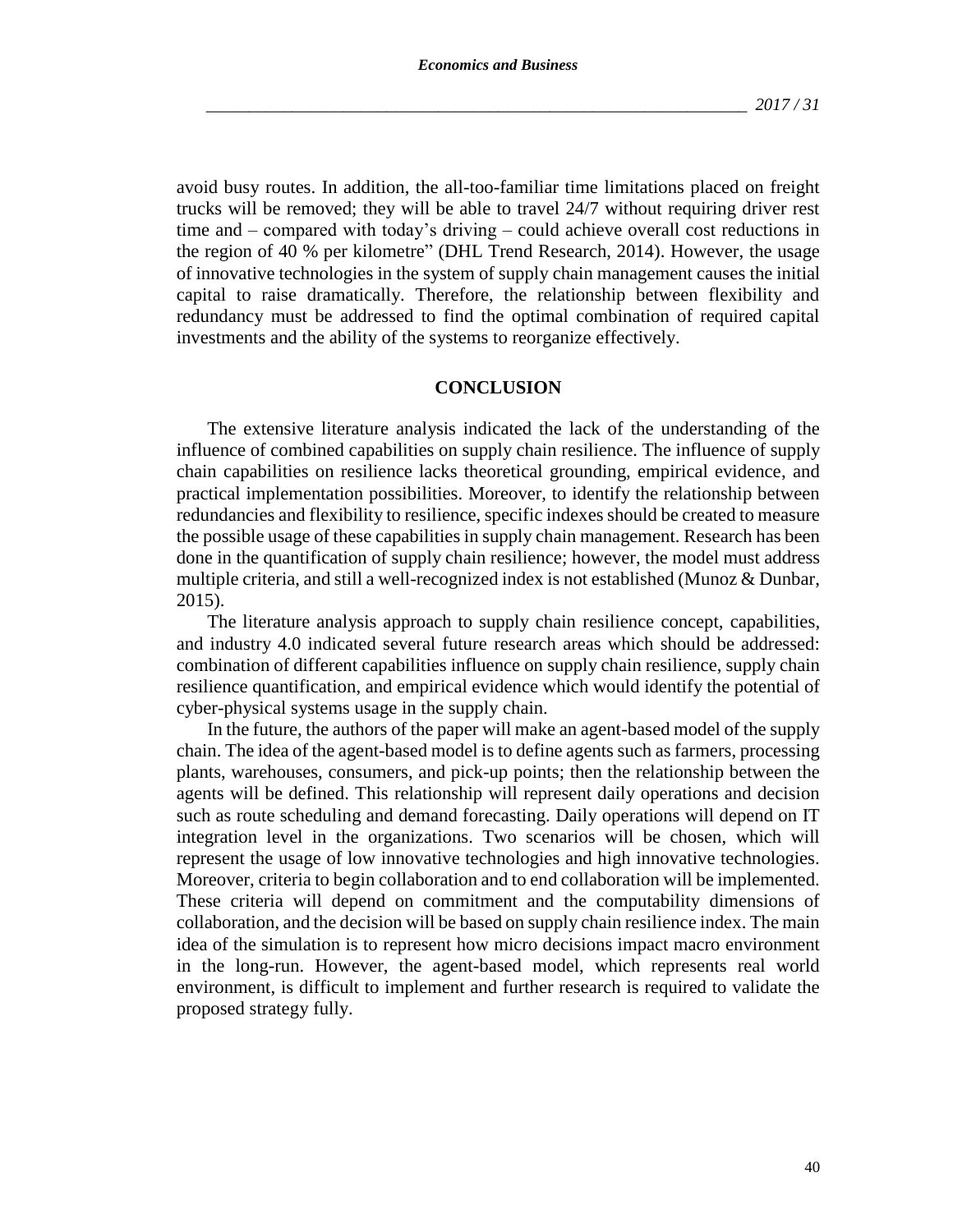#### **REFERENCES**

- Ambulkar, S., Blackhurst, J., & Grawe, S. (2015). Firm ' s resilience to supply chain disruptions : Scale development and empirical examination. *Journal of Operations Management*, *33–34*, 111–122. <http://doi.org/10.1016/j.jom.2014.11.002>
- Baylis, J., Grayson, M. E., Lau, C., Gerstell, G. S., Scott, B., & Nicholson, J. (2015). Transportation Sector Resilience. *National Infrastructure Advisory Council*.
- Beckmann, M., Hielscher, S., & Pies, I. (2014). Commitment Strategies for Sustainability: How Business Firms Can Transform Trade-Offs Into Win-Win Outcomes. *Business Strategy and the Environment*, *23*(1), 18–37. <http://doi.org/10.1002/bse.1758>
- Berle, Ø., Norstad, I., & Asbjørnslett, B. E. (2013). Optimization, risk assessment and resilience in LNG transportation systems. *Supply Chain Management: An International Journal*, *18*(3), 253–264. <http://doi.org/10.1108/SCM-03-2012-0109>
- Bosona, T. G., & Gebresenbet, G. (2011). Cluster building and logistics network integration of local food supply chain. *Biosystems Engineering*, *108*(4), 293–302.
- Cabral, I., Grilo, A., & Cruz-Machado, V. (2012). A decision-making model for Lean, Agile, Resilient and Green supply chain management. *International Journal of Production Research*, *50*(17), 4830–4845. <http://doi.org/10.1080/00207543.2012.657970>
- Chen, J. C., Cheng, C.-H., & Huang, P. B. (2013). Supply chain management with lean production and RFID application: A case study. *Expert Systems with Applications*, *40*(9), 3389–3397. <http://doi.org/10.1016/j.eswa.2012.12.047>
- Childerhouse, P., Kang, Y., Huo, B., & Mathrani, S. (2016). Enablers of supply chain integration: interpersonal and interorganizational relationship perspectives. *Industrial Management & Data Systems*, *116*(4), 838–855. <http://doi.org/10.1108/IMDS-09-2015-0403>
- Christopher, M., & Peck, H. (2004). Building the resilience supply chain. *International Journal of Logistics Management*, *15*(2), 1–13[. http://doi.org/10.1080/13675560600717763](http://doi.org/10.1080/13675560600717763)
- Croxton, K. L. (2010). Ensuring Supply Chain Resilience: Development Of A Conceptual Framework, *Journal Of Business Logistics*, *31*(1)[. http://doi.org/10.1002/j.2158-1592.2010.tb00125.x](http://doi.org/10.1002/j.2158-1592.2010.tb00125.x)
- Croxton, K. L., Pettit, T. J., Croxton, K. L., & Fiksel, J. (2013). Ensuring Supply Chain Resilience : Development and Implementation of an Assessment Tool. *Journal of Business Logistics*.<http://doi.org/10.1111/jbl.12009>
- Demmer, W. a., Vickery, S. K., & Calantone, R. (2011). Engendering resilience in small- and medium-sized enterprises (SMEs): a case study of Demmer Corporation. *International Journal of Production Research*, *49*(18), 5395–5413.<http://doi.org/10.1080/00207543.2011.563903>
- DHL Trend Research. (2014). Self-Driving Vehicles in Logistics. Troisdorf.
- Elleuch, H., Dafaoui, E., Elmhamedi, A., & Chabchoub, H. (2016). Resilience and Vulnerability in Supply Chain: Literature review. *IFAC*, *49*(12), 1448–1453[. http://doi.org/10.1016/j.ifacol.2016.07.775](http://doi.org/10.1016/j.ifacol.2016.07.775)
- Esfahbodi, A., Zhang, Y., & Watson, G. (2016). Sustainable supply chain management in emerging economies: Trade-offs between environmental and cost performance. *International Journal of Production Economics*, 1– 17.<http://doi.org/10.1016/j.ijpe.2016.02.013>
- Fang, W., Yeniyurt, S., Kim, D., and Cavusgil, S. T. (2006). The Impact of Information Technology on Supply Chain Capabilities and Firm Performance: A Resource-Based View. *Industrial Marketing Management*, *35*(4), 493–504. <https://doi.org/10.1016/j.indmarman.2005.05.003>
- Fakoor, A. M., Olfat, L., Feizi, K., & Amiri, M. (2013). A Method for Measuring Supply Chain Resilience in the Automobile Industry. *Journal of Basic and Applied Scientific Research (JBASR)*, *3*(2), 537–544.
- Fiksel, J. (2007). Sustainability and resilience: Toward a systems approach. *IEEE Engineering Management Review*, *35*(3), 5[. http://doi.org/10.1109/EMR.2007.4296420](http://doi.org/10.1109/EMR.2007.4296420)
- Food and Agriculture Organization. (2015). How to Feed the World in 2050, *Food and Agriculture Organization*.
- Gonçalves, M., & Chicareli, R. L. (2014). Management capabilities in supply chain resilience, *Federal Institute of Mato Grosso*, Mato Grosso.
- Gonzalez-Feliu, J., Morana, J., Grau, J. M. S., & Ma, T. Y. (2013). Design and scenario assessment for collaborative logistics and freight transport systems. *International Journal of Transport Economics*, *40*(2), 207–240.
- Hefu, L., Ke, W., Kee Wei K., and Hua Z. (2013). "The Impact of IT Capabilities on Firm Performance: The Mediating Roles of Absorptive Capacity and Supply Chain Agility." *Decision Support Systems*, *54*(3), 1452– 1462.
- Jüttner, U., & Maklan, S. (2011). Supply chain resilience in the global financial crisis: an empirical study. *Supply Chain Management: An International Journal*, 16(4), 246–259[. http://doi.org/10.1108/13598541111139062](http://doi.org/10.1108/13598541111139062)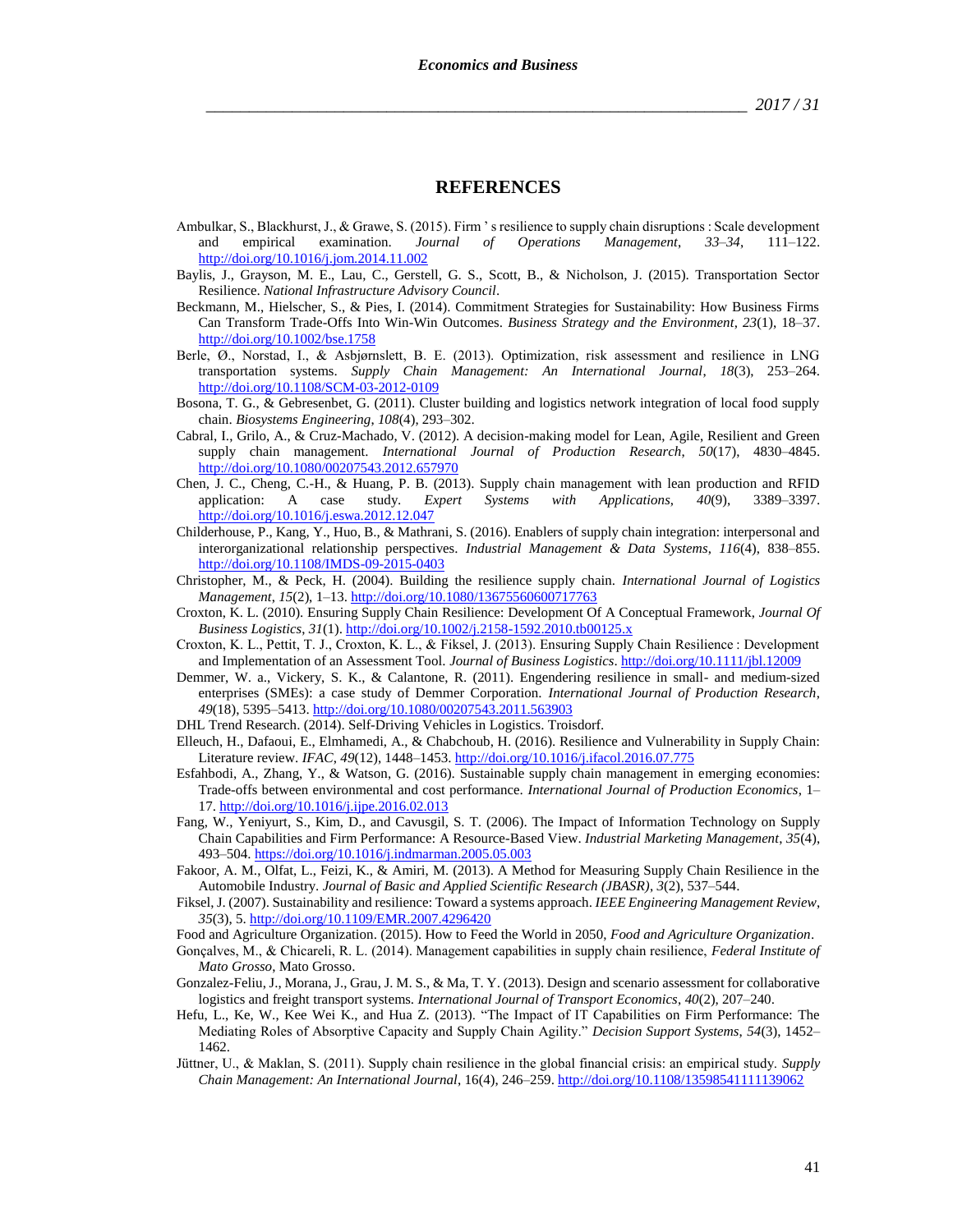- Kim, Y., Chen, Y.-S., & Linderman, K. (2015). Supply network disruption and resilience: A network structural perspective. *Journal of Operations Management*, 33, 43–59[. http://doi.org/10.1016/j.jom.2014.10.006](http://doi.org/10.1016/j.jom.2014.10.006)
- Klötzer, C., & Pflaum, A. (2015). Cyber-Physical Systems ( CPS ) in Supply Chain Management A definitional approach, *The nordic logistics reaserch network conference*.
- Lau, H. C. (2014). Collaborative Urban Logistics Challenges, Current Practices and Future Research. *Singapore Management University*, Singapore.
- Leat, P., & Revoredo-Giha, C. (2013). Risk and resilience in agri-food supply chains: the case of the ASDA PorkLink supply chain in Scotland. *Supply Chain Management: An International Journal*, *18*(2), 219–231. <http://doi.org/10.1108/13598541311318845>
- Lengnick-Hall, C. A., Beck, T. E., & Lengnick-Hall, M. L. (2011). Developing a capacity for organizational resilience through strategic human resource management. *Human Resource Management Review*, *21*(3), 243– 255[. http://doi.org/10.1016/j.hrmr.2010.07.001](http://doi.org/10.1016/j.hrmr.2010.07.001)
- Liu, H., Ke, W., Wei, K. K., & Hua, Z. (2013). The impact of IT capabilities on firm performance: The mediating roles of absorptive capacity and supply chain agility. *Decision Support Systems*, *54*(3), 1452–1462. <http://doi.org/10.1016/j.dss.2012.12.016>
- Mahdi, A., Vahid, K., & Hamid, T. (2015). A new approach for supply chain risk management: Mapping SCOR into Bayesian network. *Journal of Industrial Engineering and Management*, *8*(1).
- Mensah, P., & Merkuryev, Y. (2014). Developing a Resilient Supply Chain. *Procedia - Social and Behavioral Sciences*, *110*, 309–319.<http://doi.org/10.1016/j.sbspro.2013.12.875>
- Morrison-Saunders, A., & Pope, J. (2013). Conceptualising and managing trade-offs in sustainability assessment. *Environmental Impact Assessment Review*, *38*, 54–63.<http://doi.org/10.1016/j.eiar.2012.06.003>
- Munoz, A., & Dunbar, M. (2015). On the quantification of operational supply chain resilience. *International Journal of Production Research*, *53*(22), 6736–6751.<http://doi.org/10.1080/00207543.2015.1057296>
- Navickas, V., & Gruzauskas, V. (2016). Big data concept in the food supply chain: Small markets case. *Scientific Annals of Economics and Business*, *63*(1), 15–28[. http://doi.org/10.1515/aicue-2016-0002](http://doi.org/10.1515/aicue-2016-0002)
- Nikookar, H., Takala, J., Sahebi, D., & Kantola, J. (2014). A Qualitative Approach for Assessing Resiliency in Supply Chains. *Management & Production Engineering Review (MPER)*, *5*(4), 36–45. <http://doi.org/10.2478/mper-2014-0034>
- Parfitt, J., Barthel, M., & Macnaughton, S. (2010). Food waste within food supply chains: quantification and potential for change to 2050. *Philosophical Transactions of the Royal Society of London*. Series B, Biological Sciences, *365*(1554), 3065–81[. http://doi.org/10.1098/rstb.2010.0126](http://doi.org/10.1098/rstb.2010.0126)
- Park, K. (2011). Flexible and Redundant Supply Chain Practices to Build Strategic Supply Chain Resilience: Contingent and Resource-based Perspectives. Toledo.
- Pettit, T. J., Croxton, K. L., & Fiksel, J. (2013). Ensuring Supply Chain Resilience: Development and Implementation of an Assessment Tool. *Journal of Business Logistics*, *34*(1), 46–76. <http://doi.org/10.1111/jbl.12009>
- Ponis, S. T., & Koronis, E. (2012). Supply Chain Resilience: Definition Of Concept And Its Formative Elements, *The Journal of Applied Business Research*, *28*(5), 921–930. <http://doi.org/10.19030/jabr.v28i5.7234>
- Prajogo, D., & Olhager, J. (2012). Supply chain integration and performance: The effects of long-term relationships, information technology and sharing, and logistics integration. *International Journal of Production Economics*, *135*(1), 514–522.<http://doi.org/10.1016/j.ijpe.2011.09.001>
- Proper. (2011). How to manage Resilience in Public Transport Organizations, *Netherlands Environmental Assessment Agency*, Antwerpen.
- Seuring, S. (2013). A review of modeling approaches for sustainable supply chain management. *Decision Support Systems*, *54*(4), 1513–1520[. http://doi.org/10.1016/j.dss.2012.05.053](http://doi.org/10.1016/j.dss.2012.05.053)
- Soni, U., Jain, V., & Kumar, S. (2014). Measuring supply chain resilience using a deterministic modeling approach. *Computers & Industrial Engineering*, *74*, 11–25.<http://doi.org/10.1016/j.cie.2014.04.019>
- Spiegler, V. L. M., Naim, M. M., & Wikner, J. (2012). A control engineering approach to the assessment of supply chain resilience. *International Journal of Production Research*, *50*(21), 6162–6187. <http://doi.org/10.1080/00207543.2012.710764>
- Winn M., Pinkse, J., IllgeStudies, F. (2012)., Case Studies on Trade-Offs in Corporate Sustainability, *Corporate Social Responsibility and Environmental Management*, 19(2). DOI: 10.1002/csr.293
- Swafford, P. M., Ghosh, S., & Murthy, N. (2008). Achieving supply chain agility through IT integration and flexibility. *International Journal of Production Economics*, *116*(2), 288–297. <http://doi.org/10.1016/j.ijpe.2008.09.002>
- Verdouw, C. N., Wolfert, J., Beulens, A. J. M., & Rialland, A. (2015). Virtualization of food supply chains with the internet of things. *Journal of Food Engineering*, *176*, 128–136[. http://doi.org/10.1016/j.jfoodeng.2015.11.009](http://doi.org/10.1016/j.jfoodeng.2015.11.009)